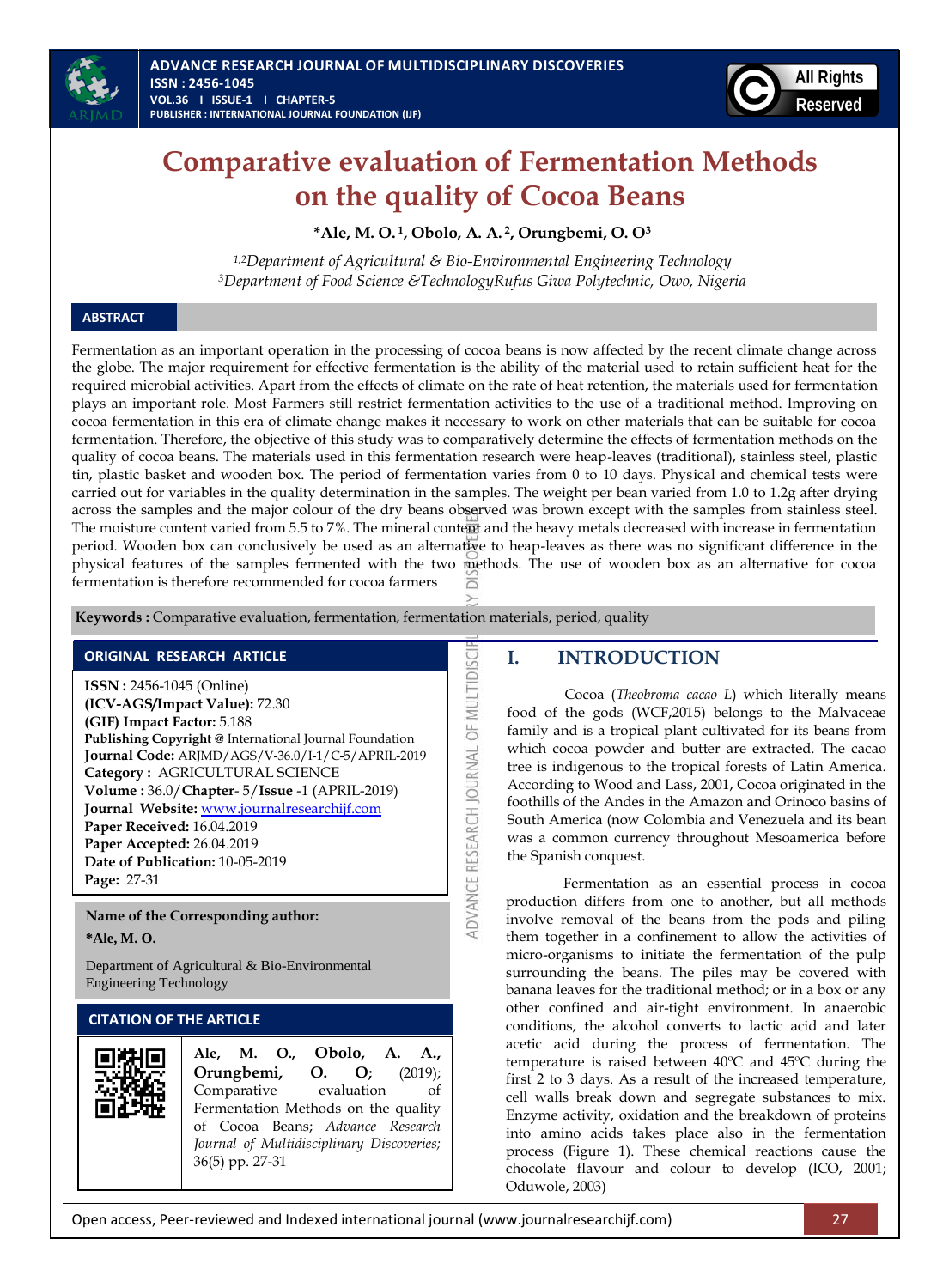### ADVANCE RESEARCH JOURNAL OF MULTIDISCIPLINARY DISCOVERIES **ISSN : 2456-1045 (ONLINE)**

There have been many cocoa processing industries established in the country and abroad and many more are still springing up due to the increasing market force for cocoa products. The processing of cocoa includes the splitting of the pods; extraction, fermentation, drying, dehulling, and winnowing of the beans ( Faborode and Oladokun, 1991). Nicholas et al, 2008 studied the performance of population dynamics, metabolite target, and chocolate production for seven independent spontaneous cocoa bean heaps fermentation in Ghana. Although the same microorganisms were involved in these heaps, carried out at different farms or in different seasons, heap temperature and microbial metabolite concentrations were different. This could be due to heterogeneity and size of the heaps, but was mainly ascribed to microbial variability. Indeed, differences in microbial activity could be linked with the favour of chocolate made from the corresponding dried, fermented cocoa beans. Fermentation is commonly carried out by the local farmer in Nigeria by the traditional way of using banana and cocoa yam leaves but there has been little research to improve on the traditional technique. To find alternative fermentation system in cocoa production and processing that can improve quality of the beans as well as control pollution of agricultural soil and its environment, there is the need to comparatively study the effects of other suitable materials and techniques on the quality of cocoa beans. Therefore, the objective of this study was to comparatively determine the effects of fermentation techniques on the quality of cocoa beans.

OF MULTIDISCIPLINARY

DVANCE RESEARCH JOURNAL





*Source: Schwan and Wheals, 2004.*

**Figure 2: Manual Cocoa Pod Splitting**



**Figure 3: An Aspect of the Fermentation Process**



# **II. MATERIALS AND METHODS**

#### **Experiment Site**

The experiment was conducted at the research farm of the Department of Agricultural and Bio-Environmental Engineering, Rufus Giwa Polytechnic, Owo, Nigeria (Lat7<sup>0</sup> 15΄ N Long.5<sup>0</sup> 35 ΄E) and Elevation 210 m. Experimentation Procedure.

Cocoa pods were procured from farms from Aladi farms settlement in Ose Local Government Ondo State. The cocoa pods were broken with the use of cutlass and the beans separated from the broken pods (Figure 2). The wet beans were subjected to fermentation using a wooden box, plastic basket, plastic, Stainless steel and heap leaves (Figure 3) to know the influence of the material on the fermentation rate and quality of the cocoa beans after drying. The temperatures of the samples were taken daily at intervals using a thermometer. The fermentation period was varied from 0, 2, 4, 6, 8 to 10 days to determine the effect of fermentation period on the quality of cocoa beans. The fermented beans were dried by sun-drying and physical evaluation was carried by cut test and weight test after drying to determine the effect of the materials on the quality of cocoa beans. The moisture content, nutritional and chemical analysis of each sample were carried out at Food Science Technology Laboratory.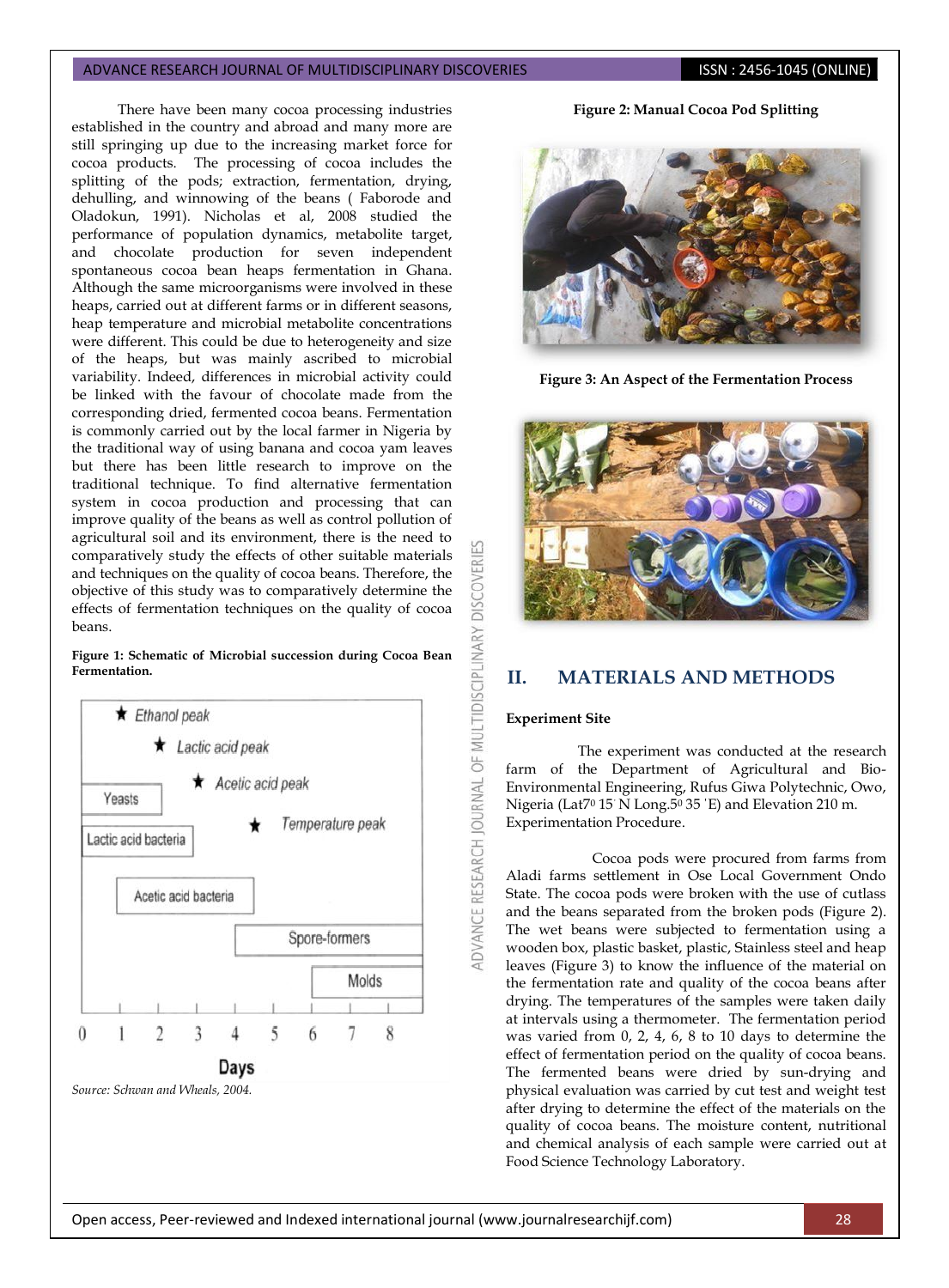#### ADVANCE RESEARCH JOURNAL OF MULTIDISCIPLINARY DISCOVERIES **ISSN : 2456-1045 (ONLINE)**

#### **Physical Evaluation Test**

**Weight Test:** The weight test is to know the various weight of the cocoa beans in the various materials and for different days after fermentation and drying. The weight test was carried at the crop processing laboratory of Agricultural and Bio-Environmental Engineering Technology Department. The weights of the samples were taken using electronic weighing balance.

**The cut Test :** The cut test was carried at the crop processing laboratory of Agricultural and Bio-Environmental Engineering Technology Department. 50 cocoa beans were selected as samples from each material with different days of fermentation. Each of the beans was laterally cut using a sharp knife for defect observation from its cotyledon. The defects observed varied from slaty, insect damaged, flat bean, over fermented and mouldy beans.

#### **Moisture Content Using Gravimetric Method**

Dry samples of the beans were milled to powdery form. The powdery cocoa was measured inside the Petric dish and 2 kg of each of the samples was weighed using the digital weighing balance and then oven dried for about three hours at 110 C. The dried sample cooled using a desiccator for 1 hour before reweighing to record the final weight after drying. The moisture content was determined using equation 1

$$
Moisture Content = \frac{M_W}{M_s} \times 100.................(1)
$$

Where  $M_w$  is the mass of water and  $M_s$  for soil

#### **Chemical and Nutritional Analysis**

Mineral analysis was carried out using AOAC, 2005 method with slight modification. About 0.5 g of the ground cocoa bean (sample) was weighed into a 250 ml beaker. Twenty-five ml (25ml) of concentrated nitric acid was added and the beaker was covered with a watch glass. Each sample was carefully digested on a hot plate in a fume chamber until the solution turned pale yellow. The solution was cooled and 1ml chloric acid (70% HCL04) added. The digestion continued until the solution turned colourless. After the digestion process, the solution was slightly cooled and 30 ml of distilled water added. The mixture was boiled for about 10 minutes and filtered using a Whatman NO.4 filter paper. The solution was transferred to a 100 ml volumetric flask and mixed with distilled water. The concentrations of Ca, Mg, Zn, Fe, Na, and K were determined using spectral AA 220 FS Spectrophotometer (Varian Co, Musgrave, Australia) with an acetylene flame. 1 ml aliquots of the digest was used to determine the Ca, Mg, Zn, Fe, Cu, Na, and K content of each sample.

# **III. RESULTS AND DISCUSSION**

# **Results**

The results of the comparative evaluation are presented in Figures 4 – 6 and Tables 1 - 5.

**Figure 4: Moisture Content Analysis of Cocoa Bean after Drying on Each Material**



**Figure 5: Temperature of Cocoa at Fermentation**



**Table 1: Effect of Fermentation on the Colour of Cocoa Beans after Fermentation**

| <b>Materials</b> | Colour |  |
|------------------|--------|--|
| Wooden Box       | Brown  |  |
| Plastic basket   | Brown  |  |
| Plastic          | Brown  |  |
| Stainless steel  | Milk   |  |
| Heap leaves      | Brown  |  |





0F

**OURNAL** 

**RESEARCH** 

ADVANCE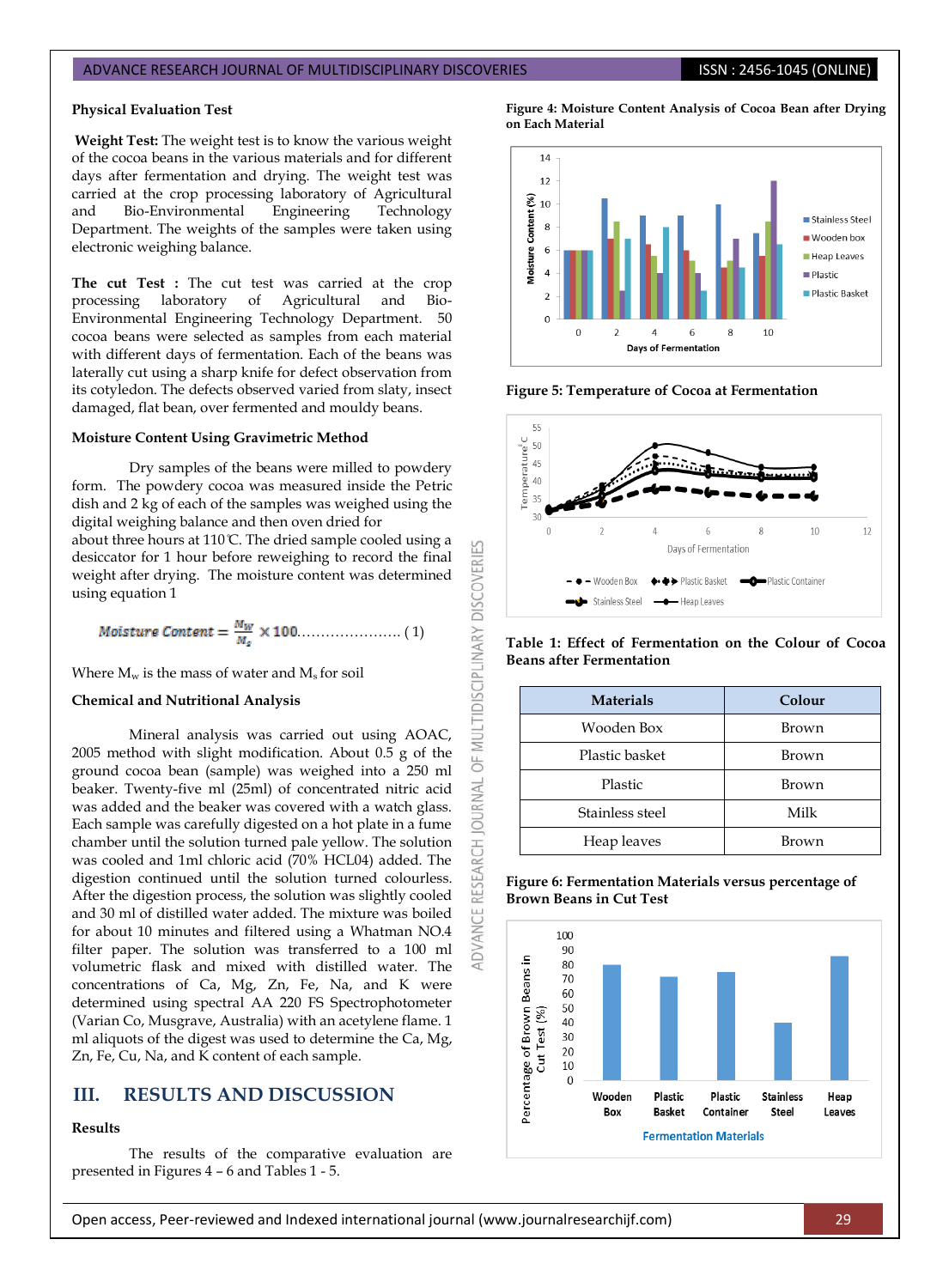#### ADVANCE RESEARCH JOURNAL OF MULTIDISCIPLINARY DISCOVERIES **ISSN : 2456-1045 (ONLINE)**

**Table 2: Effects Fermentation Techniques on the Weight of Dry Cocoa Beans** 

| <b>Materials</b><br>Days |     | $\overline{2}$ | 4   | 6   | 8   | 10  |
|--------------------------|-----|----------------|-----|-----|-----|-----|
| Wooden Box               | 1.3 | $1.1\,$        | 1.1 | 1.1 |     |     |
| Plastic basket           | 1.3 | 1.2            | 1.2 | 1.2 | 1.1 |     |
| Plastic                  | 1.3 | $1.1\,$        | 1.2 | 1.1 | 1.1 |     |
| Stainless steel          | 1.3 | 1.1            |     |     |     | 1.1 |
| Heap leaves              | 1.3 | 1.2            |     | 1.2 | 1.2 |     |

**Table 3: Effects of Fermentation Material and Period on the Physical Characteristic of Dry Cocoa Bean**

| No of<br>Days             | $\mathbf{0}$                                 | $\overline{2}$             | 4                                              | 6                                   | 8                             | 10                            |
|---------------------------|----------------------------------------------|----------------------------|------------------------------------------------|-------------------------------------|-------------------------------|-------------------------------|
| Wooden<br>Box             | Slatey and<br>unfermented                    | Slatey and<br>unfermented  | Partly<br>purple and<br>partly<br>brown        | Violet                              | Well<br>fermented<br>pale     | Slaty<br>turning<br>violet    |
| Plastic<br>basket         | Slatev and<br>unfermented                    | Violet<br>turning<br>brown | Slatev<br>Violet<br>Mould<br>turning<br>violet |                                     | Mould and<br>infested         |                               |
| Plastic                   | Slatey and<br>unfermented                    | Slatey and<br>unfermented  | Slatey<br>turning<br>violet                    | Well<br>fermented                   | Slightly<br>over<br>fermented | Mould and<br>infested         |
| <b>Stainless</b><br>steel | Slatey and<br>unfermented                    | Slatey and<br>unfermented  | Well<br>fermented<br>(pale)                    | Partly<br>purple<br>partly<br>brown | Violet<br>turning<br>brown    | Slightly<br>over<br>fermented |
|                           | Slatey and                                   | Violet                     | Well                                           | Well<br>fermented                   | Slightly<br>over              | Mould and<br>infested         |
| Heap<br>leaves            | unfermented                                  |                            | fermented                                      | (Pale)                              | fermented                     |                               |
|                           | Table 4: Mineral Analysis of Dry Cocoa Beans |                            |                                                |                                     |                               |                               |
| No<br>of<br>Days          | <b>Na</b><br>(ppm)                           | Ca<br>(ppm)                | $\mathbf K$<br>(ppm)                           | Fe<br>(ppm)                         | Mg<br>(ppm)                   | Zn<br>(ppm)                   |
| $\Omega$                  | 18.400                                       | 106.000                    | 30.460                                         | 1.080                               | 5.960                         | 1.860                         |
| $\overline{2}$            | 16.800                                       | 94.000                     | 41.000                                         | 0.970                               | 4.080                         | 1.510                         |
| 4                         | 10.560                                       | 71.700                     | 29.500                                         | 0.900                               | 4.010                         | 1.300                         |
| 6                         | 9.450                                        | 69.300                     | 23.600                                         | 0.850                               | 3.960                         | 1.480                         |
| 8                         | 6.290                                        | 69.100                     | 21.000                                         | 0.720                               | 3.520                         | 1.360                         |

| No<br>of<br>Days | <b>Na</b><br>(ppm) | Ca<br>(ppm) | K<br>(ppm) | Fe<br>(ppm) | Mg<br>(ppm) | Zn<br>(ppm) |
|------------------|--------------------|-------------|------------|-------------|-------------|-------------|
| $\Omega$         | 18.400             | 106.000     | 30.460     | 1.080       | 5.960       | 1.860       |
| $\overline{2}$   | 16.800             | 94.000      | 41.000     | 0.970       | 4.080       | 1.510       |
| $\overline{4}$   | 10.560             | 71.700      | 29.500     | 0.900       | 4.010       | 1.300       |
| 6                | 9.450              | 69.300      | 23.600     | 0.850       | 3.960       | 1.480       |
| 8                | 6.290              | 69.100      | 21.000     | 0.720       | 3.520       | 1.360       |
| 10               | 5.440              | 66.000      | 29.100     | 0.50        | 2.920       | 1.220       |

**Table 5: Chemical Analysis of Heavy Metal in Dry cocoa beans**

| Days           | $Cd$ (ppm) | $Ni$ (ppm) | Pb (ppm) | $Cr$ (ppm) |
|----------------|------------|------------|----------|------------|
| 0              | 0.003      | 0.010      | 0.230    | 0.005      |
| $\overline{c}$ | 0.003      | 0.006      | 0.190    | 0.002      |
| 4              | 0.002      | 0.002      | 0.120    | 0.001      |
| 6              | 0.001      | 0.001      | 0.090    | 0.002      |
| 8              | 0.001      | 0.001      | 0.060    | 0.001      |
| 10             | 0.001      | 0.001      | 0.040    | 0.001      |

# **IV. DISCUSSIONS**

#### **Effects of Fermentation Material on the Physical Characteristic of Dry Cocoa Bean**

As presented in Table 1, the colour of the beans after fermentation was majorly brown in all the fermentation materials except with stainless steel in which milk colour was observed after fermentation. The percentage of brown beans in the cut test as presented in Figure 3 varies from 40 to 86 %; heap leaves having the highest percentage of 86 % and stainless steel with the least percentage of 40 %.

From the results presented in Table 2, it was observed that the weight per dry cocoa bean ranged from 1.0 to 1.2 for the fermented beans in the experiment. While the average weight of bean without fermentation was recorded as 1.3 g. This is in conformity with Opeke, 2005 who reported that average dry and fermented cocoa bean was 1g. It was observed that the weight of dry cocoa bean decrease with increase in the period of fermentation.

On temperature of the beans at fermentation, it ranges from 34 to 50 C as presented in Figure 5. This is in conformity with AusAID, 1995. The temperature of cocoa beans without fermentation was recorded as 32 C. The peak temperature was recorded at fermentation period of 4 days. This is in conformity with Schwan and Wheals, 2004

Table 3 presents the result of the cut test after drying of the fermented cocoa beans. It was observed that the beans fermented with heap leaves gave out the optimum results, the observations range from violet, well fermented slightly over fermented except with period of fermentation period of 10 days which shows that the beans were mouldy and infested. The unfermented beans were slaty after drying. This is in conformity with Schwan and Wheals, 2004 in his review work on microbiology of cocoa fermentation

#### **Effects of Fermentation Period on the Moisture Content of Dry Cocoa Beans**

It was observed from Figure 4 that moisture content of dry cocoa beans decreased with increase in fermentation period but later increased with time in all the fermentation materials. It was also observed that the moisture content later decreased with increase in fermentation period at day 6 (Figure 6). Maximum moisture content was 12 % observed with the plastic container with fermentation period of 10 days. This is not suitable as it was more than 7.5 % maximum moisture content recommended by NEPC, 2005. While the minimum moisture content of 2.5 % was observed with the plastic container with fermentation period of 2 days. Optimum moisture contents of 5.5, 6, 6.5 and 7% were observed with heap leaves, the wooden box, the plastic container and the plastic basket with fermentation days varying from 2 to 10 days. The moisture content of dry and unfermented cocoa beans was observed as 6 %.